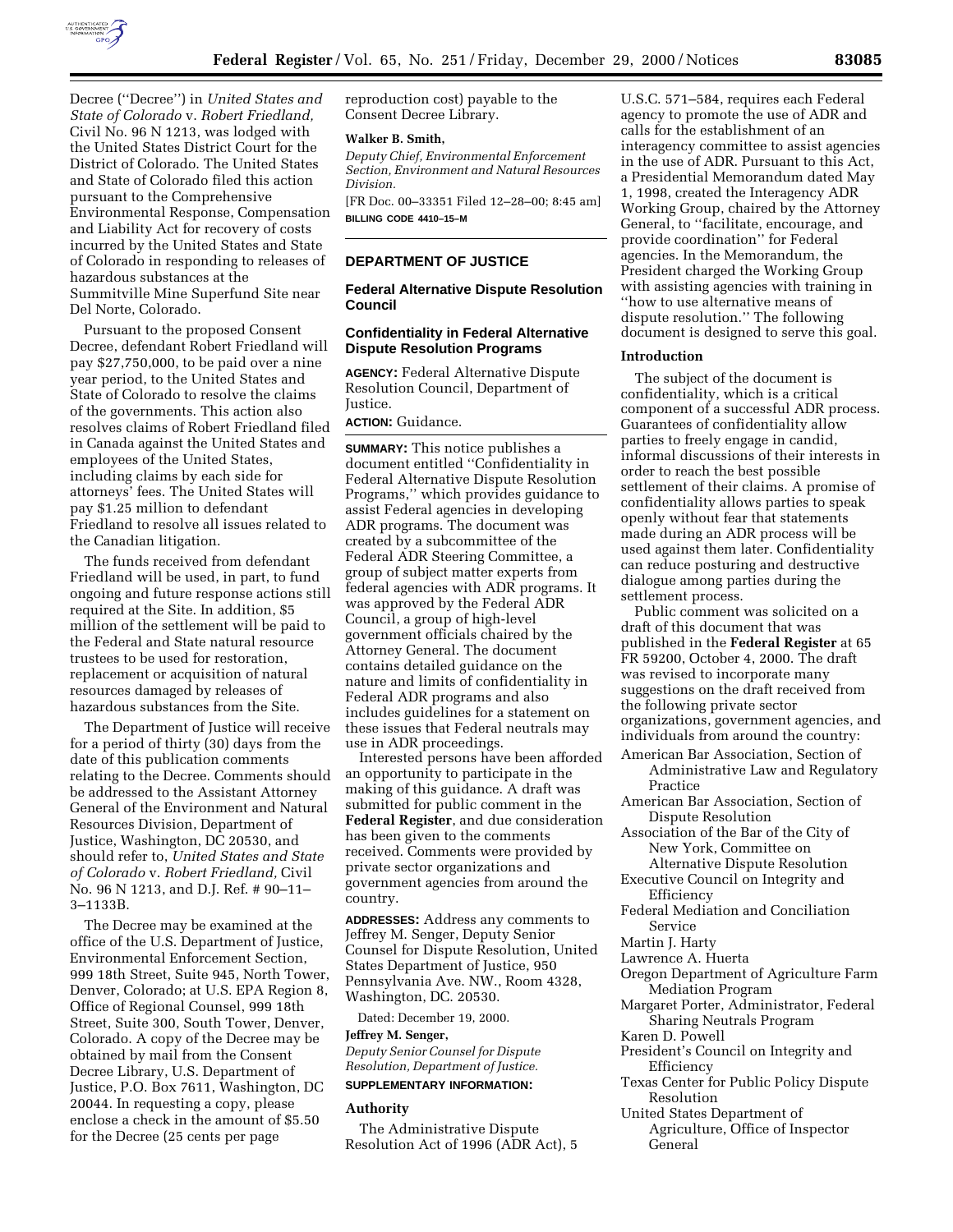United States Department of Energy, Chicago Operations Office

United States Department of Transportation, Federal Aviation

Administration

United States Institute for

Environmental Conflict Resolution Richard C. Walters

Major comments fell primarily into three categories. The first is the interplay of the ADR Act confidentiality provisions with federal ''access'' statutes that provide Federal entities authority to seek access to certain classes of information. The second is the extent of confidentiality protection for statements of parties made in joint session. The third is the model statement on confidentiality for neutrals to read to parties at the beginning of a mediation.

The ADR Council believes that the understanding of these issues will benefit from experience and further collaboration with a broader community. The Council recognizes that its timetable for comments to this document was limited and wants to make clear that it anticipates further discussion of these issues. Future research, analysis, and practical experience in the field are certain to have a continuing impact on these important areas, and this Guidance may need to be revised or updated. We look forward to cooperation with interested parties in this work.

# **The Relationship Between the ADR Act and Other Authorities**

The largest number of comments concerned the relationship between ADR Act confidentiality guarantees and other laws or regulations that authorize access to certain classes of information. Some commenters suggested that confidentiality should be narrower than provided under the draft Guidance. For example, some commenters believed that threats of physical harm and statements concerning ongoing or future criminal activity should not be confidential. Other commenters stated that Federal statutes providing access for government investigatory agencies should override the ADR Act's confidentiality guarantees.

In sharp contrast, other commenters believed that the confidentiality guarantees in the draft should be much broader. Several commenters argued that the ADR Act prohibitions on disclosure take precedence over any other Federal statute. These commenters argue that the ADR Act allows Inspectors General and other investigators to obtain confidential communications only through a court order obtained pursuant to the Act.

The Federal ADR Council acknowledges the points of view expressed in these comments but does not concur with them. There does not appear to be an easy answer to the tension between these authorities. While the ADR Act's confidentiality provisions are clear, the access provisions of other statutes are equally clear.

Standard techniques for resolving statutory conflicts do not provide a ready answer in this situation. For example, arguments have been made on both sides as to which statute is more specific. While the ADR Act specifically addresses the types of processes to which it applies, some have argued that other acts, such as the Inspector General Act, do the same by specifically describing the types of information that may be requested and the purposes for which a request can be made. Nor does the legislative history of the ADR Act provide an apparent solution, as it does not appear to contain any mention of this conflict.

A further problem is that the Federal ADR Council is not the appropriate body to provide a final decision on this question. The Council is an advisory body created by the Attorney General to issue guidance, but it is not authorized to promulgate binding interpretations in the manner of a court.

While it is, of course, appropriate to give this matter careful attention, we note that the circumstances when confidentiality might be challenged are, based on our experience, rare. The Council believes that there are opportunities for ADR programs and Federal requesting entities to establish good working relationships such that disputes over demands for disclosure of confidential communications can be minimized. This report continues to endorse a cooperative approach of this nature.

In addition, the revised report endorses use of the standards in the ADR Act's judicial override provision, sections 574(a)(4) and (b)(5), stating that they should be used both formally, when available, and informally to resolve the rare instances where requesting entities seek access to communications protected by the ADR Act.

# **The Confidentiality of Statements Made in Joint Session**

Many comments were also received concerning the extent of confidentiality protection for statements made by parties in joint session. The draft report stated that there is no confidentiality protection for a party's dispute resolution communications that are

available to all other parties, such as comments made or documents shared in joint session. Commenters noted that the guidance on this issue differs from traditional ADR practices and party expectations regarding confidentiality, and said this interpretation could reduce the utility of joint sessions. One commenter suggested that the report's interpretation of section 574(b)(7), the key provision on this point, would render sections 574(b)(1)–(6) superfluous. Further, this commenter noted that comments by several legislators and a Senate report indicate 574(b)(7) was intended to cover only documents, not oral statements.

The Federal ADR Council acknowledges that the ADR Act's treatment of this issue is different from the practice in many ADR processes that do not involve the government, but notes that the language of the statute is difficult to overcome. The Act states that there is no confidentiality protection if ''the dispute resolution communication was provided to or was available to all parties in the dispute resolution proceeding.'' 5 U.S.C. 574(b)(7). Communications in a joint session with all parties present fit squarely within this provision. Further, the Act's definition of dispute resolution communication contains no exception for oral statements. Indeed, it explicitly includes ''any *oral* or written communication prepared for the purposes of a dispute resolution proceeding'' (emphasis added).

Despite the language of (b)(7), it appears that the remaining provisions of 574(b) provide protection for limited types of communications. These other sections continue to protect, for example, a party who is asked what a mediator said at any time, or a party who is asked what another party said in a multi-party case when not all parties were present. With regard to legislative history, an indicator of Congressional intent is the report of the final Conference Committee in 1996, when the current statute was enacted. It states, ''A dispute resolution communication originating from a party to a party or parties is not protected from disclosure by the ADR Act.'' H.R. Rep. No. 104– 841, 142 Cong. Rec. H11,110 (September 25, 1996). The Committee could have used the word ''document'' if it wanted to exclude oral statements, but it chose to use the term ''dispute resolution communication,'' which is explicitly defined in the statute to include oral statements.

The Council does recognize that this provision could hinder a party's candor in a joint session, and therefore the Guidance suggests that parties address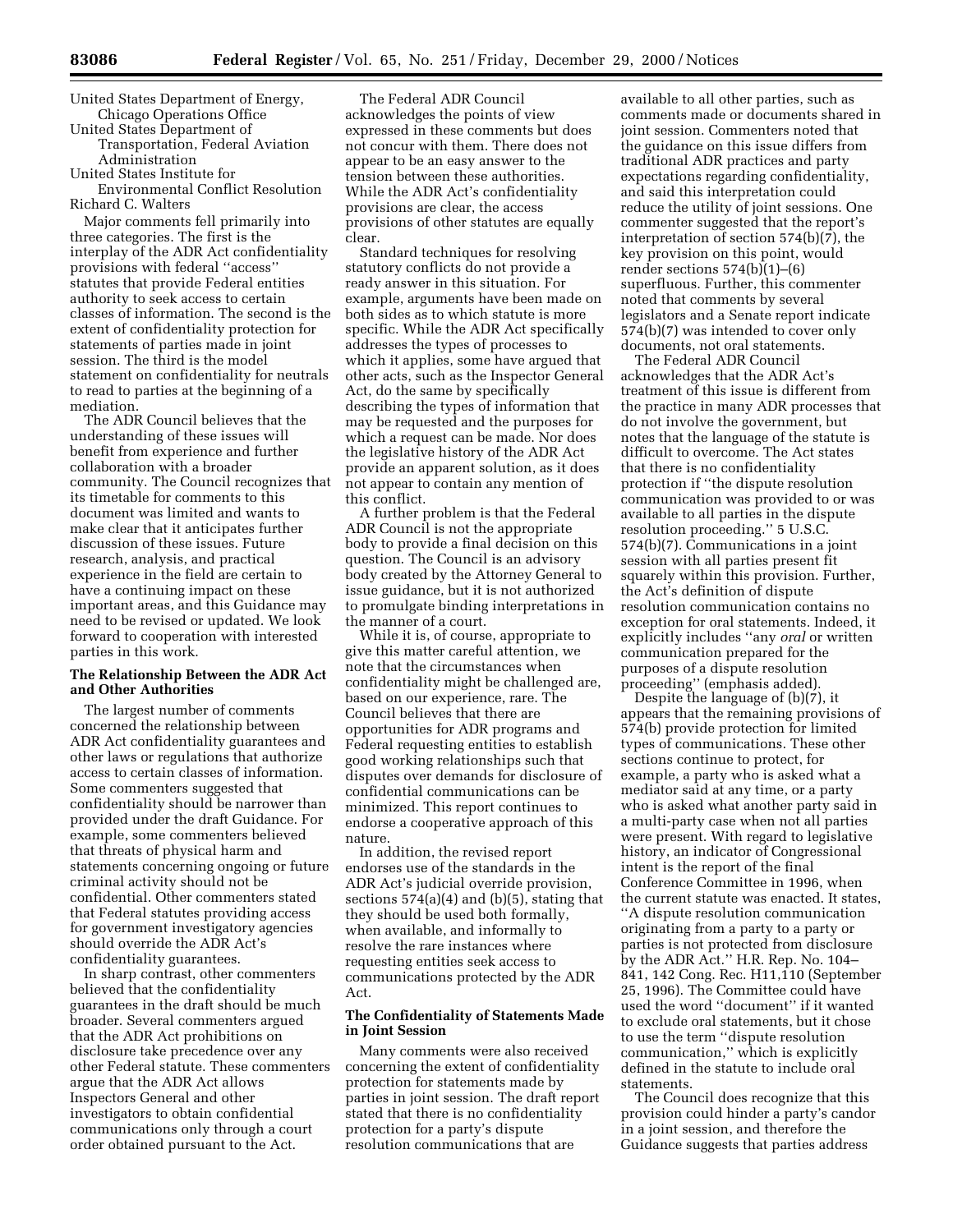this issue through the use of a contract. Confidentiality agreements are a standard practice in many ADR contexts, and their use is encouraged in Federal dispute resolution processes where confidentiality of party-to-party communications is desired. It is important to note that confidentiality agreements do not bind anyone who is not a signatory. Further, such agreements will not protect against disclosure of documents through the Freedom of Information Act (FOIA). Nevertheless, the majority of problems caused by the plain language reading of section 574(b)(7) can be rectified through a well-drafted confidentiality agreement.

# **The Model Confidentiality Statement for Use by Neutrals**

Finally, many commenters made suggestions regarding the Model Confidentiality Statement for Use by Neutrals that appeared at the end of the draft report. Some commenters argued that provisions should be added to the statement to ensure parties were made aware of additional possible confidentiality exceptions. Others stated that the statement was already too complex and potentially chilling. The Council appreciates the difficulty in making an opening statement complete enough to put parties on notice of important issues, while not making it so exhaustive that it discourages participation in ADR. The Council acknowledges that a well-drafted statement should accommodate all of these concerns as well as possible.

Other commenters noted that the statement may not be appropriate for all types of proceedings or all types of neutrals. The Federal ADR Council agrees that the model statement may not fit all situations and all ADR processes, or even all stages of a single ADR process. In response to these comments, the Guidance now includes a set of guidelines for neutrals to use in developing their own statements on confidentiality, appropriate to the situation. It is the neutral's responsibility to address confidentiality with the parties. Neutrals and agency ADR programs may want to develop a standard confidentiality statement, consistent with the guidelines presented in this report, that is appropriate to a particular ADR process.

The Guidance also includes an example of one possible confidentiality statement. It is important to note that this statement should be tailored, as necessary, to fit the needs of each particular case. This statement refers to a mediation, because mediation is the

most common ADR process in the Federal government.

# **Conclusion**

The balance of this revised report follows the same format as the draft report. Section I is a reprint of the confidentiality provisions of the ADR Act. Section II is a section-by-section analysis of the confidentiality provisions of the Act. Section III contains the revised questions and answers on confidentiality issues likely to arise in practice. Section IV contains the new guidelines for use in developing confidentiality statements. In addition, as assistance for neutrals and agencies drafting confidentiality statements, Section IV contains an example of one possible confidentiality statement.

Nothing in this Guidance shall be construed to create any right or benefit, substantive or procedural, enforceable at law or in equity, by a party against the United States, its agencies, its officers or any other person.

### **The Federal ADR Council**

*Chair:* Janet Reno, Attorney General, Department of Justice.

*Vice Chair:* Erica Cooper, Deputy General Counsel, Federal Deposit Insurance Corporation.

*Members:* Leigh A. Bradley, General Counsel, Department of Veterans Affairs; Meyer Eisenberg, Deputy General Counsel, Securities and Exchange Commission; Mary Anne Gibbons, General Counsel, U.S. Postal Service; Gary S. Guzy, General Counsel, Environmental Protection Agency; Jeh C. Johnson, General Counsel, Department of the Air Force; Stewart Aly, Acting Deputy General Counsel, Department of Defense; Rosalind Knapp, Acting General Counsel, Department of Transportation; Anthony N. Palladino, Director, Office of Dispute Resolution, Federal Aviation Administration, Department of Transportation; Janet S. Potts, Counsel to the Secretary, Department of Agriculture; Harriett S. Rabb, General Counsel, Department of Health and Human Services; Henry L. Solano, Solicitor, Department of Labor; John Sparks, Acting General Counsel, Department of the Navy; Peter R. Steenland, Jr., Senior Counsel for Dispute Resolution, U.S. Department of Justice; Mary Ann Sullivan, General Counsel, Department of Energy; Robert Ward, Senior Counsel for Dispute Resolution, Environmental Protection Agency.

# **Report on the Reasonable Expectations of Confidentiality Under the Administrative Dispute Resolution Act of 1996**

#### **Table of Contents**

- I. Administrative Dispute Resolution Act II. Section-By-Section Analysis of
- Confidentiality Provisions III. Questions & Answers on Confidentiality Under the Administrative Dispute
- Resolution Act (ADR Act) IV. Guidance on Confidentiality Statements for Use by Neutrals

# **I. Administrative Dispute Resolution Act**

# *Definitions (5 U.S.C. 571)*

For the purposes of this subchapter, the term—

(1) ''agency'' has the same meaning as in section 551(1) of this title;

(2) ''administrative program'' includes a Federal function which involves protection of the public interest and the determination of rights, privileges, and obligations of private persons through rule making, adjudication, licensing, or investigation, as those terms are used in subchapter II of this chapter;

(3) ''alternative means of dispute resolution'' means any procedure that is used to resolve issues in controversy, including, but not limited to, conciliation, facilitation, mediation, factfinding, minitrials, arbitration, and use of ombuds, or any combination thereof;

(4) ''award'' means any decision by an arbitrator resolving the issues in controversy;

(5) ''dispute resolution communication'' means any oral or written communication prepared for the purposes of a dispute resolution proceeding, including any memoranda, notes or work product of the neutral, parties or nonparty participant; except that a written agreement to enter into a dispute resolution proceeding, or final written agreement or arbitral award reached as a result of a dispute resolution proceeding, is not a dispute resolution communication;

(6) ''dispute resolution proceeding'' means any process in which an alternative means of dispute resolution is used to resolve an issue in controversy in which a neutral is appointed and specified parties participate;

(7) ''in confidence'' means, with respect to information, that the information is provided—

(A) with the expressed intent of the source that it not be disclosed; or

(B) under circumstances that would create the reasonable expectation on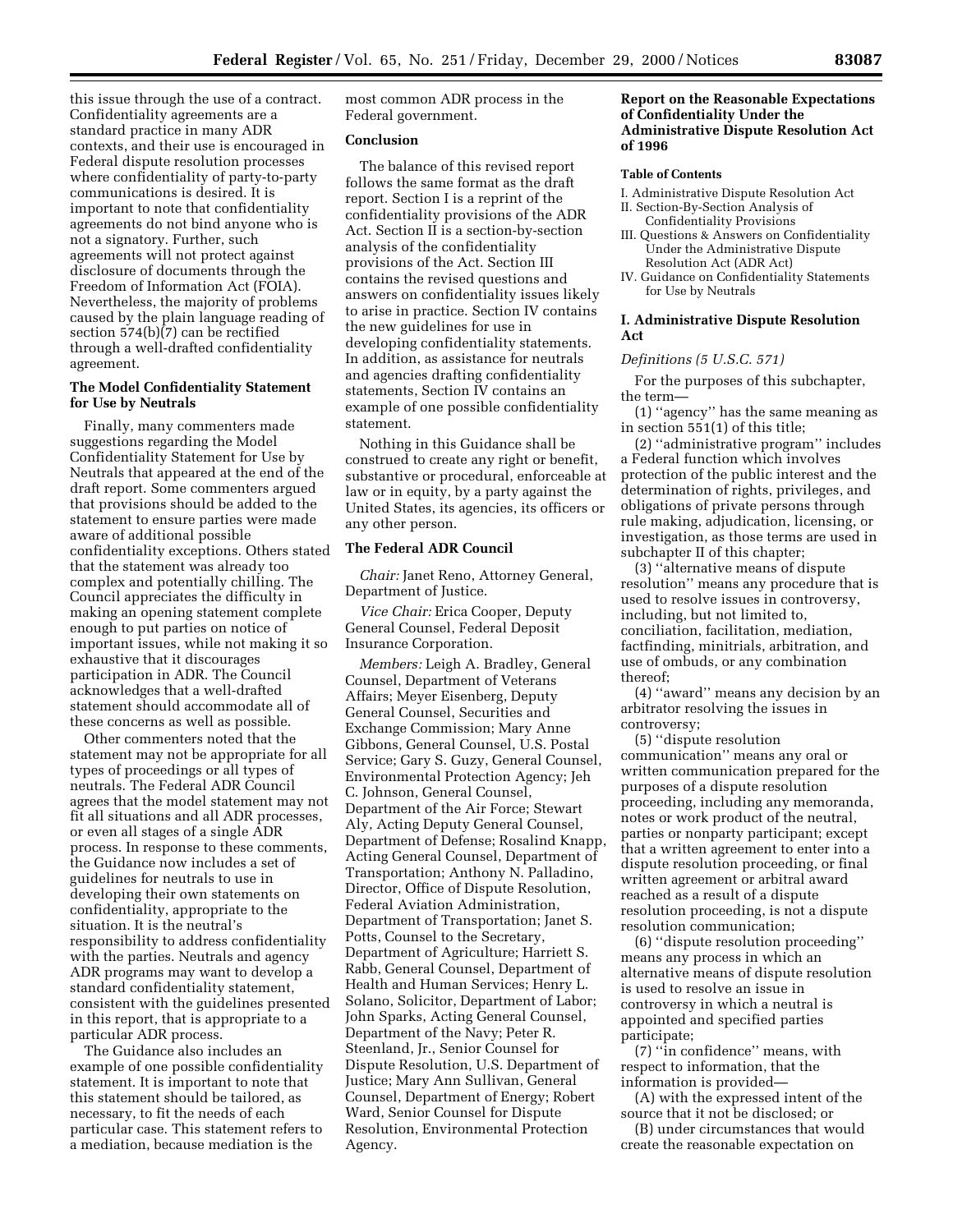behalf of the source that the information will not be disclosed;

(8) ''issue in controversy'' means an issue which is material to a decision concerning an administrative program of an agency, and with which there is disagreement—

(A) between an agency and persons who would be substantially affected by the decision; or

(B) between persons who would be substantially affected by the decision;

(9) ''neutral'' means an individual who, with respect to an issue in controversy, functions specifically to aid the parties in resolving the controversy;

(10) ''party'' means—

(A) for a proceeding with named parties, the same as in section 551(3) of this title; and

(B) for a proceeding without named parties, a person who will be significantly affected by the decision in the proceeding and who participates in the proceeding;

(11) ''person'' has the same meaning as in section 551(2) of this title; and

(12) ''roster'' means a list of persons qualified to provide services as neutrals.

#### *Confidentiality (5 U.S.C. 574)*

(a) Except as provided in subsections (d) and (e), a neutral in a dispute resolution proceeding shall not voluntarily disclose or through discovery or compulsory process be required to disclose any dispute resolution communication or any communication provided in confidence to the neutral, unless—

(1) all parties to the dispute resolution proceeding and the neutral consent in writing, and, if the dispute resolution communication was provided by a nonparty participant, that participant also consents in writing;

(2) the dispute resolution communication has already been made public;

(3) the dispute resolution communication is required by statute to be made public, but a neutral should make such communication public only if no other person is reasonably available to disclose the communication; or

(4) a court determines that such testimony or disclosure is necessary to—

(A) prevent a manifest injustice;

(B) help establish a violation of law; or

(C) prevent harm to the public health or safety,

of sufficient magnitude in the particular case to outweigh the integrity of dispute resolution proceedings in general by reducing the confidence of parties in

future cases that their communications will remain confidential.

(b) A party to a dispute resolution proceeding shall not voluntarily disclose or through discovery or compulsory process be required to disclose any dispute resolution communication, unless—

(1) the communication was prepared by the party seeking disclosure;

(2) all parties to the dispute resolution proceeding consent in writing;

(3) the dispute resolution

communication has already been made public;

(4) the dispute resolution

communication is required by statute to be made public;

(5) a court determines that such testimony or disclosure is necessary to—

(A) prevent a manifest injustice; (B) help establish a violation of law; or

(C) prevent harm to the public health and safety,

of sufficient magnitude in the particular case to outweigh the integrity of dispute resolution proceedings in general by reducing the confidence of parties in future cases that their communications will remain confidential;

(6) the dispute resolution communication is relevant to determining the existence or meaning of an agreement or award that resulted from the dispute resolution proceeding or to the enforcement of such an agreement or award; or

(7) except for dispute resolution communications generated by the neutral, the dispute resolution communication was provided to or was available to all parties to the dispute resolution proceeding.

(c) Any dispute resolution communication that is disclosed in violation of subsection (a) or (b), shall not be admissible in any proceeding relating to the issues in controversy with respect to which the communication was made.

(d)(1) The parties may agree to alternative confidential procedures for disclosures by a neutral. Upon such agreement the parties shall inform the neutral before the commencement of the dispute resolution proceeding of any modifications to the provisions of subsection (a) that will govern the confidentiality of the dispute resolution proceeding. If the parties do not so inform the neutral, subsection (a) shall apply.

(2) To qualify for the exemption established under subsection (j), an alternative confidential procedure under this subsection may not provide for less disclosure than the confidential

procedures otherwise provided under this section.

(e) If a demand for disclosure, by way of discovery request or other legal process, is made upon a neutral regarding a dispute resolution communication, the neutral shall make reasonable efforts to notify the parties and any affected nonparty participants of the demand. Any party or affected nonparty participant who receives such notice and within 15 calendar days does not offer to defend a refusal of the neutral to disclose the requested information shall have waived any objection to such disclosure.

(f) Nothing in this section shall prevent the discovery or admissibility of any evidence that is otherwise discoverable, merely because the evidence was presented in the course of a dispute resolution proceeding.

(g) Subsections (a) and (b) shall have no effect on the information and data that are necessary to document an agreement reached or order issued pursuant to a dispute resolution proceeding.

(h) Subsections (a) and (b) shall not prevent the gathering of information for research or educational purposes, in cooperation with other agencies, governmental entities, or dispute resolution programs, so long as the parties and the specific issues in controversy are not identifiable.

(i) Subsections (a) and (b) shall not prevent use of a dispute resolution communication to resolve a dispute between the neutral in a dispute resolution proceeding and a party to or participant in such proceeding, so long as such dispute resolution communication is disclosed only to the extent necessary to resolve such dispute.

(j) A dispute resolution communication which is between a neutral and a party and which may not be disclosed under this section shall also be exempt from disclosure under section 552(b)(3).

# **II. Section-by-Section Analysis of Confidentiality Provisions (5 U.S.C. 574)**

# *Section 574(a)*

In general, a neutral in a dispute resolution proceeding is prohibited from disclosing any dispute resolution communication or any communication provided to him or her in confidence. Unless the communication falls within one of the exceptions listed below, the neutral cannot voluntarily disclose a communication and cannot be forced to disclose a communication through a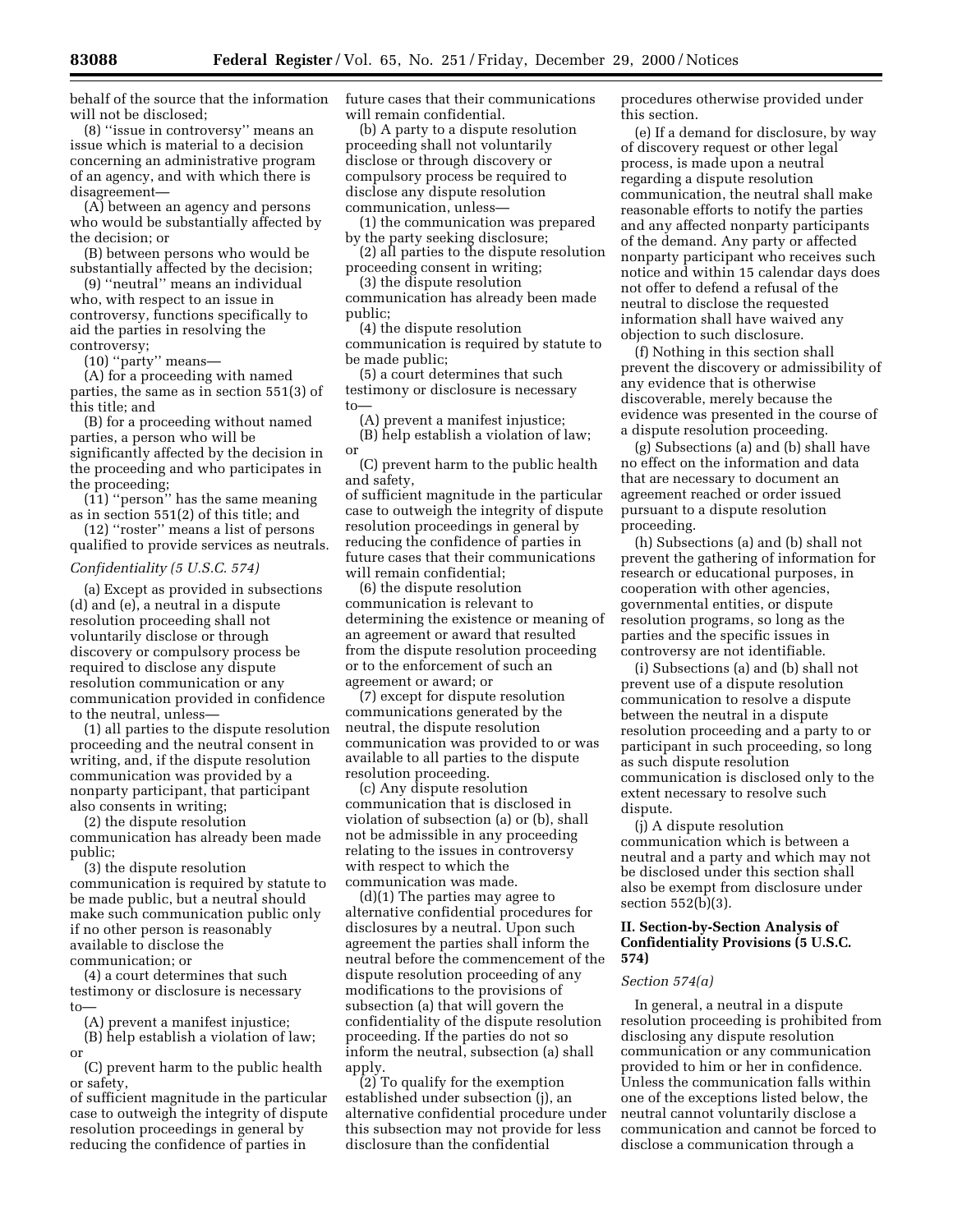discovery request or by any other compulsory process.

The exceptions to this general rule are found in subsections  $574(a)(1)–(4)$ , 574(d) and 574(e).

# *Section 574(a)(1)*

A neutral may disclose a dispute resolution communication if all parties *and* the neutral agree in writing to the disclosure. If a nonparty provided the dispute resolution communication, then the nonparty must also agree in writing to the disclosure.

### *Section 574(a)(2)*

A neutral may disclose a dispute resolution communication if the communication has already been made public.

#### *Section 574(a)(3)*

A neutral may disclose a dispute resolution communication if there is a statute which requires it to be made public. However, the neutral should not disclose the communication unless there is no other person available to make the disclosure.

### *Section 574(a)(4)*

A neutral may disclose a dispute resolution communication or a communication provided in confidence to the neutral if a court finds that the neutral's testimony, or the disclosure, is necessary to:

A. prevent a manifest injustice;

B. help establish a violation of law; or C. prevent harm to the public health and safety.

In order to require disclosure, a court must determine that the need for disclosure is of sufficient magnitude to outweigh the detrimental impact on the integrity of dispute resolution proceedings in general. The need for the information must be so great that it outweighs a loss of confidence among other potential parties that their dispute resolution communications or communications provided in confidence to the neutral will remain confidential in future proceedings.

### *Section 574(b)*

Unless a dispute resolution communication falls within one of the exceptions listed below, a party cannot voluntarily disclose the communication and cannot be forced to disclose a communication through a discovery request or by any other compulsory process.

### *Section 574(b)(1)*

The party who prepared the dispute resolution communication is free to disclose it.

#### *Section 574(b)(2)*

A party may disclose a dispute resolution communication if all the parties agree in writing to the disclosure.

#### *Section 574(b)(3)*

A party may disclose a dispute resolution communication if the dispute resolution communication has already been made public.

### *Section 574(b)(4)*

A party may disclose a dispute resolution communication if there is a statute which requires it to be made public.

#### *Section 574(b)(5)*

A party may be required to disclose a dispute resolution communication if a court finds that the party's testimony, or the disclosure, is necessary to:

A. prevent a manifest injustice; B. help establish a violation of law; or C. prevent harm to the public health

and safety.

In order to require disclosure, a court must determine that the need for disclosure is of sufficient magnitude to outweigh the detrimental impact on the integrity of dispute resolution proceedings in general. The need for the information must be so great that it outweighs a loss of confidence among other potential parties that their dispute resolution communications will remain confidential in future proceedings.

## *Section 574(b)(6)*

(1) Parties may use dispute resolution communications to show that a settlement agreement was in fact reached or to show what the terms of this agreement mean.

(2) Parties may also use dispute resolution communications in connection with later issues regarding enforcing the agreement.

# *Section 574(b)(7)*

(1) A party is not prohibited from disclosing another party's dispute resolution communication that was available to all parties in the proceeding. For example, in a joint mediation session with all parties present, statements made and documents provided by parties are not confidential.

(2) Dispute resolution communications coming from the neutral are nonetheless confidential.

### *Section 574(c)*

No one may use any dispute resolution communication in a related proceeding, if that communication was disclosed in violation of Section 574 (a) or (b).

### *Section 574(d)(1)*

(1) Parties may agree to alternative confidentiality procedures for disclosures by a neutral.

(2) Parties must inform the neutral of the alternative procedures before the dispute resolution proceeding begins.

(3) If parties do not inform the neutral of the alternative procedures, the procedures outlined in Section 574(a) will apply.

#### *Section 574(d)(2)*

(1) Dispute resolution communications covered by alternative confidentiality procedures may be protected from disclosure under FOIA.

(2) To qualify for this protection, the alternative procedures must provide for as much, or more, disclosure than the procedures provided in Section 574.

(3) Dispute resolution communications covered by alternative confidentiality procedures do not qualify for protection from disclosure under FOIA if the alternative procedures provide for less disclosure than those outlined in Section 574.

### *Section 574(e)*

(1) A neutral who receives a demand for disclosure, in the form of a discovery request or other legal process, must make reasonable efforts to notify the parties and any affected non-party participants of the demand.

(2) Parties and non-party participants who receive a notice of a demand for disclosure from a neutral:

a. must respond within 15 calendar days and offer to defend a refusal to disclose the information; or

b. if they do not respond within 15 calendar days, they will be deemed to have waived their objections to disclosure of the information.

### *Section 574(f)*

Evidence that is otherwise discoverable or admissible is not protected from disclosure under this Section merely because the evidence was presented during a dispute resolution proceeding.

### *Section 574(g)*

The provisions of Section 574(a) and (b) do not affect information and data that are necessary to document agreements or orders resulting from dispute resolution proceedings.

### *Section 574(h)*

Information from and about dispute resolution proceedings may be used for educational and research purposes as long as the parties and specific issues in controversy are not identifiable.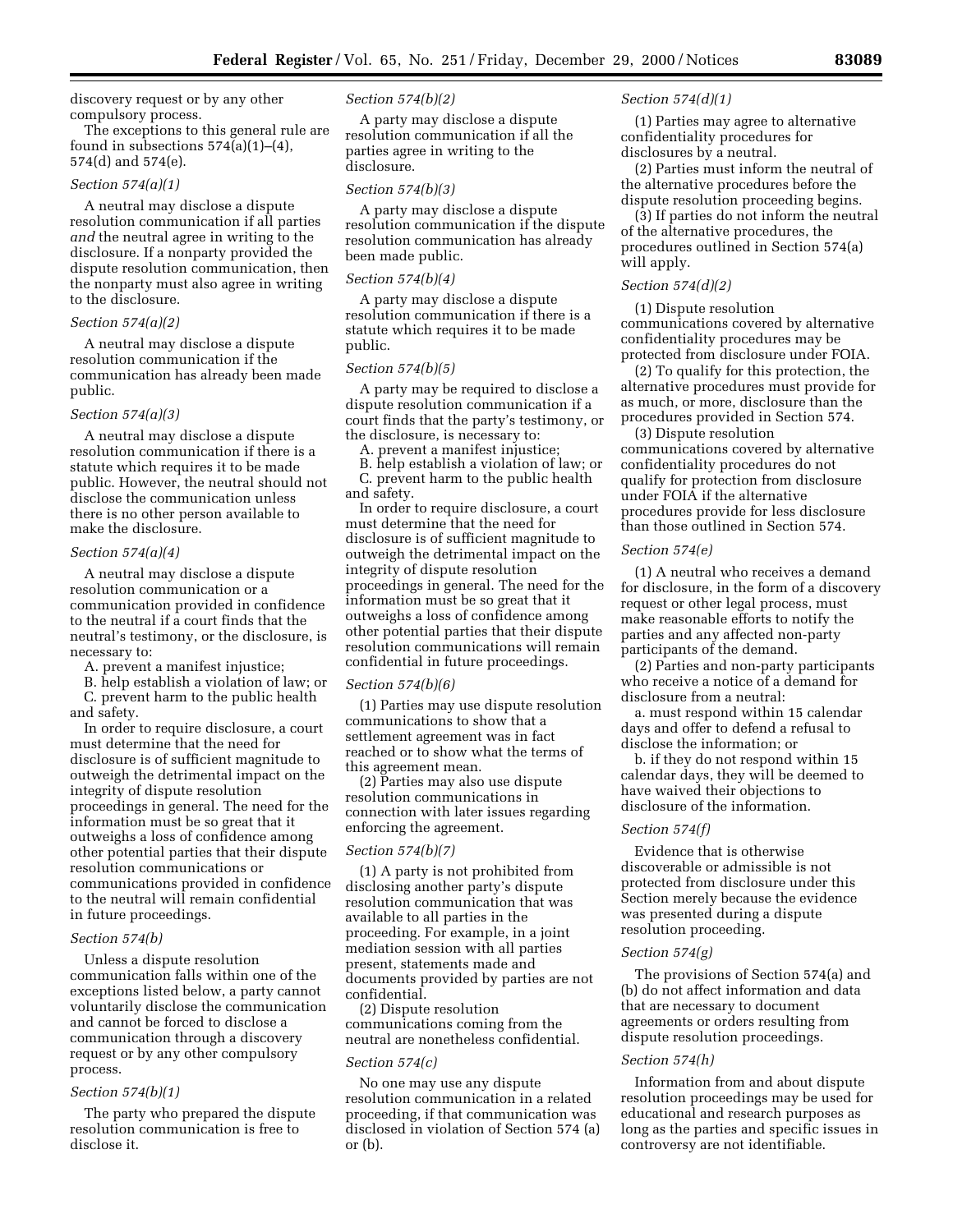#### *Section 574(i)*

Dispute resolution communications may be used to resolve disputes between the neutral in a dispute resolution proceeding and a party or participant, but only to the extent necessary to resolve a dispute between a neutral and party or participant.

# *Section 574(j)*

A dispute resolution communication between a neutral and a party that is protected from disclosure under this section is also protected from disclosure under FOIA (Section 552(b)(3)).

# **III. Questions & Answers on Confidentiality Under the Administrative Dispute Resolution Act of 1996 (ADR Act)**

## *General Confidentiality Rules*

1. What types of communications are confidential?

Subject to certain exceptions, the following two types of communications are potentially confidential under the ADR Act:

A. *A dispute resolution communication.* A dispute resolution communication is any oral statement made or writing presented by a party, nonparty participant or neutral during a dispute resolution proceeding prepared specifically for the purposes of a dispute resolution proceeding. However, written agreements to enter into a dispute resolution proceeding and any written final agreement reached as a result of the proceeding are not dispute resolution communications. Citation: 5 U.S.C. 571(5).

*Example:* At the outset of the mediation conference, the parties sign an agreement to mediate. During private meetings with the mediator, they each make oral statements and give the mediator documents prepared specifically for use in the mediation. At the conclusion of the mediation, the parties sign a settlement agreement resolving the matter.

The oral statements and written documents prepared specifically for use in the mediation are dispute resolution communications. The agreement to mediate and the settlement agreement are not dispute resolution communications.

B. *A ''communication provided in confidence to the neutral.''* A ''communication provided in confidence to the neutral'' is any oral statement or written document provided to a neutral during a dispute resolution proceeding. The communication must be: (1) Made with the express intent that it not be disclosed or (2) provided under circumstances that would create a reasonable expectation that it not be disclosed. Citation: 5 U.S.C. 571(7) and 574(a).

*Example:* During private meetings, counsel for the contractor and for the agency separately give the mediator different documents prepared before mediation which contain highly sensitive information. Counsel for the contractor expressly asks the mediator to keep his document confidential; counsel for the agency says nothing about keeping her document confidential. Both documents are ''communications provided in confidence to the neutral.'' The contractor's documents are communications provided in confidence because counsel for the contractor expressly asked the neutral to keep it confidential. The agency's documents are communications provided in confidence because they were provided under circumstances which create a reasonable expectation that they should not be disclosed.

*Example:* An employee during a caucus in a mediation session tells the neutral that he might appear inattentive during the joint session because he has been diagnosed recently with cancer and is taking medicine. He tells the mediator not to share that information with the other party, his supervisor. The information is a communication provided in confidence because the employee provided it to the neutral with the expressed intent that it not be disclosed.

2. What confidentiality protection is provided for dispute resolution communications?

Generally, neutrals and parties may not voluntarily disclose or be compelled to disclose dispute resolution communications. The ADR Act contains specific exceptions to the general rule. (See Question 11) Citation: 5 U.S.C. 574(a), (b).

*Example:* A party resolves his EEO complaint through mediation and signs a written agreement settling all issues. The mediator subsequently receives a phone call from another employee asking (1) What was management's position in the mediation, and, (2) what relief was obtained. The mediator, as a neutral, may not disclose to the employee any communications made by management in the dispute resolution proceeding. However, the neutral may provide the employee with a copy of the final agreement which sets forth the relief obtained.

*Example:* During a mediation involving ten parties, two meet in caucus with the mediator and discuss their common interests. Later, a person contacts one of the two parties asking about what the other party said during the caucus with the mediator. The first party may not disclose what the other party said during the caucus.

3. What confidentiality protection applies to a ''communication provided in confidence'' by a party to a neutral?

Generally, neutrals may not disclose any communication provided to them in confidence. The ADR Act contains specific exceptions to the general rule. (See Question 11.) Citation: 5 U.S.C. 574(a).

*Example:* A government contractor during a caucus in a mediation session tells the neutral the details of his proposed ''bid'' for a government contract. The neutral may not disclose the information because the program participant would have a reasonable expectation that the information would not be shared.

# 4. What is a dispute resolution proceeding?

A dispute resolution proceeding is an alternative means of resolving an issue in controversy arising from an agency's program, operations or actions. The ADR Act supports a broad reading of the term ''dispute resolution proceeding.'' The ADR Act broadly incorporates all ADR forms and techniques, including any combination of ADR forms or techniques. In defining an issue in controversy, the ADR Act incorporates disagreements between an agency and parties or between parties. This indicates a legislative intent to provide for the use of ADR processes in an inclusive manner to assist the wide range of situations where disagreements may arise in the conduct of an agency's programs, operations, or actions. A dispute resolution proceeding includes intake and convening stages as well as more formal stages, such as mediation. Citation: 5 U.S.C. 571(3), (6) and (8).

*Example:* A neutral is engaged to help resolve a dispute between an agency and one of its contractors. The process managed by the neutral (*i.e.,* mediation, arbitration, or another technique) is a dispute resolution proceeding.

*Example:* A dispute exists between an agency and several other parties with regard to the agency's interpretation of a regulation. The work of a neutral to convene the parties (*i.e.,* to bring them together for purposes of conducting a negotiated settlement) is a dispute resolution proceeding.

#### 5. Who is a neutral?

A neutral is anyone who functions specifically to aid the parties during a dispute resolution process. A neutral may be a private person or a federal government employee who is acceptable to the parties. There may be more than one neutral during the course of a dispute resolution process (e.g., an "intake" neutral, a "convener" neutral, as well as the neutral who facilitates a face-to-face proceeding). It is important that agencies clearly identify neutrals to avoid misunderstanding.

The ADR Act supports a broad reading of the term ''neutral.'' In defining neutral, the ADR Act refers to the services of an individual who functions to aid parties in the resolution of an issue in controversy. This indicates the intent of the ADR Act to support the use of neutrals to aid parties during all stages of the resolution of a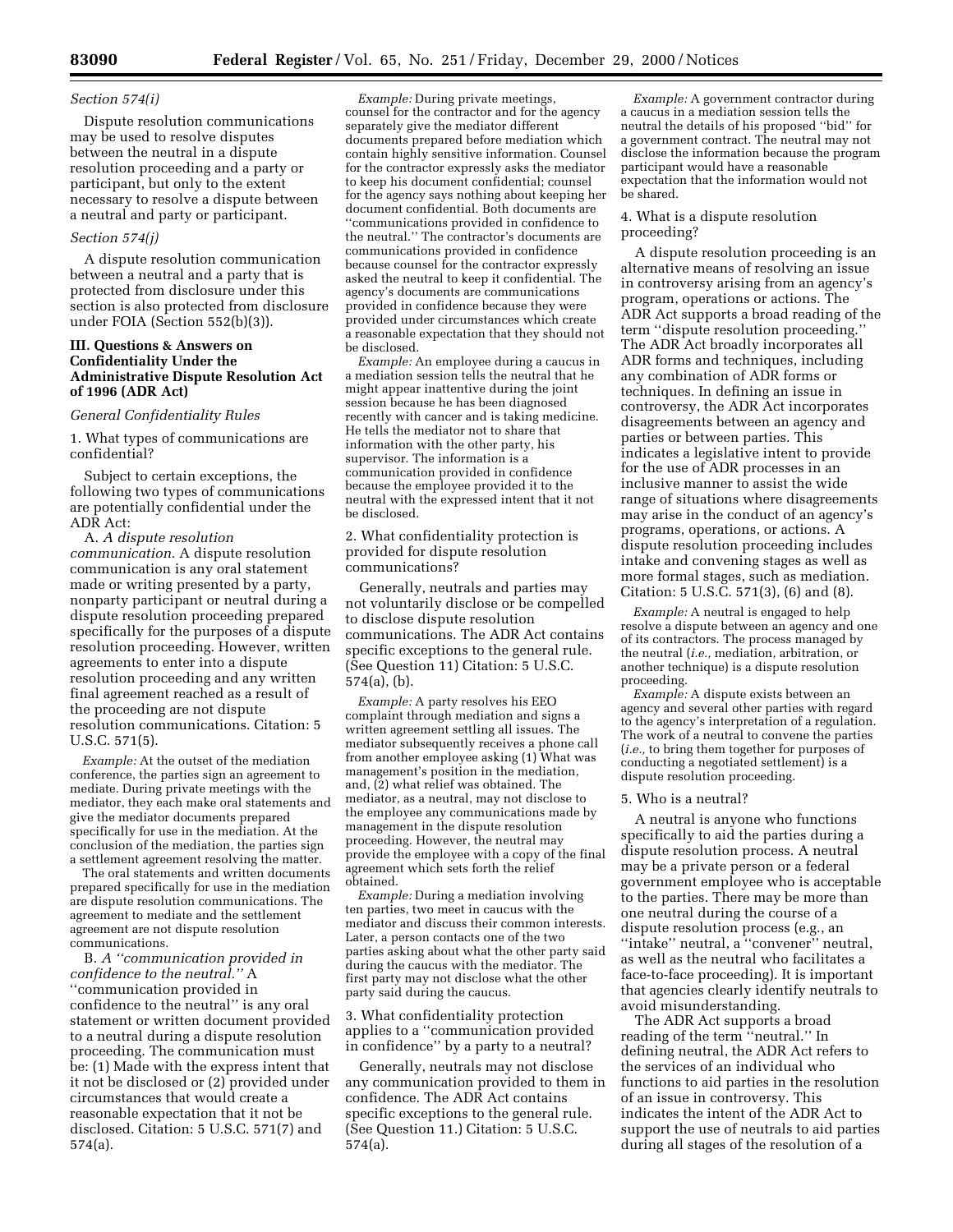disagreement, from the convening of participants and design of effective dispute resolution procedures to the conduct of settlement discussions.

The ADR Act provides that a neutral should be acceptable to the parties. In light of the broad variety of ADR services and types of disagreements encompassed by the ADR Act, this requirement must be considered on a case by case basis to provide flexibility in how individual parties ''accept'' a neutral. If an agency clearly identifies an individual as an intake or convening neutral, an agency or private party who contacts the neutral for the purpose of seeking aid in resolving a disagreement indicates an acceptance of the neutral for that purpose. Likewise, the voluntary participation of a party in an ADR process conducted by a neutral indicates an acceptance of the neutral. Citation: 5 U.S.C. 571(3), (6), (8),and (9) & 573(a).

*Example:* An employee contacts an agency ADR program seeking assistance in resolving a dispute and describes a dispute to an intake person. The conversation is confidential only if the intake person has been appropriately identified as a neutral by the agency to aid parties in resolving such disputes.

*Example:* An EEO office automatically assigns, on a rotating basis, a trained neutral from within the agency, without consulting the parties. The parties can be deemed to have agreed to the neutral by virtue of their participation.

#### 6. Who is a party?

A party is any person or entity who participates in a dispute resolution proceeding and is named in an agency proceeding or will be affected significantly by the outcome of an agency proceeding. Consistent with common legal practice, the obligations of parties extend to their representatives and agents. Citation: 5 U.S.C. 571(10).

*Example:* An agency convenes a mediation of all affected stakeholders to resolve an environmental dispute. Every person, business entity, state or local government, and non-profit organization that will be significantly affected by the outcome of the process and agrees to participate is a party to the mediation.

7. What constitutes disclosure?

Disclosure is not defined in the ADR Act. Disclosure occurs when a neutral, a party, or a non-party participant makes a communication available to some other person or entity by any method.

*Example:* A federal employee is mediating a workplace dispute as a collateral duty. The mediator's supervisor asks for a briefing on the case. Telling the supervisor ''dispute resolution communications'' or ''communications provided in confidence'' would constitute disclosure.

8. May a party or neutral disclose dispute resolution communications in response to discovery or compulsory process?

In general, neither a neutral nor a party can be required to disclose dispute resolution communications through discovery or compulsory process. Compulsory processes include any administrative, judicial or regulatory process that compels action by an individual. Citation: 5 U.S.C. 574(a) & 574(b).

*Example:* A neutral receives a notice of deposition from an attorney in a lawsuit regarding a matter which the neutral mediated. The attorney informs her that she will be asked about the statements by the complainant made during the mediation. In the deposition, the neutral may not disclose the complainant's statements because they are dispute resolution communications.

9. What confidentiality protection is provided for communications by a nonparty participant in a dispute resolution proceeding?

The term ''nonparty participant'' is not defined in the ADR Act. However, common usage suggests that a nonparty participant is an individual present during a dispute resolution proceeding other than a party, an agent or representative of a party, or the neutral. This could be an individual who is asked by the neutral to present information for use of the neutral or parties. Dispute resolution communications made by nonparty participants are subject to the same protections and exceptions as are all other dispute resolution communications. A neutral needs to obtain the written consent of all parties and the nonparty participant to disclose such communications. Citation: 5 U.S.C. 574(a)(1).

*Example:* An expert talks about inflation and wages she prepared for mediation. The communication is confidential and cannot be disclosed by the neutral without the consent of all the parties and the expert.

*Example:* An expert retained by the neutral discusses his environmental impact research and participates in subsequent discussions with the parties. The expert is not prohibited from disclosing any communications from those discussions, absent a signed agreement to that effect.

10. When in an ADR process do the confidentiality protections of the ADR Act apply?

Confidentiality applies to communications when a person seeking ADR services contacts an appropriate neutral. A communication made by a party to a neutral is covered even if made prior to a face-to-face ADR proceeding. Confidentiality does not

apply to communications made after a final written agreement is reached or after resolution efforts aided by the neutral have otherwise ended. Citation: 5 U.S.C 571(6), 574(a) and (b).

*Example:* Two parties have agreed to use an ADR process to try to resolve a dispute and have selected a neutral. Prior to the first session between the parties and the neutral, the neutral communicates independently with each of the parties. The confidentiality provisions of the ADR Act apply to these discussions.

*Example:* The parties to an ADR process have completed a dispute resolution proceeding and signed a settlement agreement. One of the parties subsequently calls the neutral to discuss how the settlement is being implemented. This discussion is not confidential under the ADR Act because the dispute resolution proceeding has already ended.

#### *Exceptions To Confidentiality Protection*

11. Under what circumstances may communications be disclosed under the ADR Act?

A. *A party's own communications during a dispute resolution proceeding.* A party may disclose any oral or written communication which the party makes or prepares for a dispute resolution proceeding. Citation: 5 U.S.C. 574(b)(1).

*Example:* During a separate caucus, the contractor drafts a document showing the financial impact of his breach of contract. The mediation is unsuccessful. The government subpoenas the contractor to produce the document for an administrative hearing. The contractor cannot be compelled to produce the document. She may, however, voluntarily produce it.

B. *A dispute resolution communication that has ''already been made public.''* The ADR Act's confidentiality protections do not apply to communications that have already been made public. Although the ADR Act does not define the term, examples of communications that have ''already been made public'' could include, for example, the following:

1. The communication has been discussed in an open Congressional hearing;

2. The communication has been placed in a court filing or testified about in a court in a proceeding not under seal;

3. The communication has been discussed in a meeting which is open to the public;

4. The communication has been released under FOIA. Citation: 5 U.S.C. 574(a)(2) & 574(b)(3).

C. *Communications required by statute to be made public.* There are a handful of statutes which require certain classes of information to be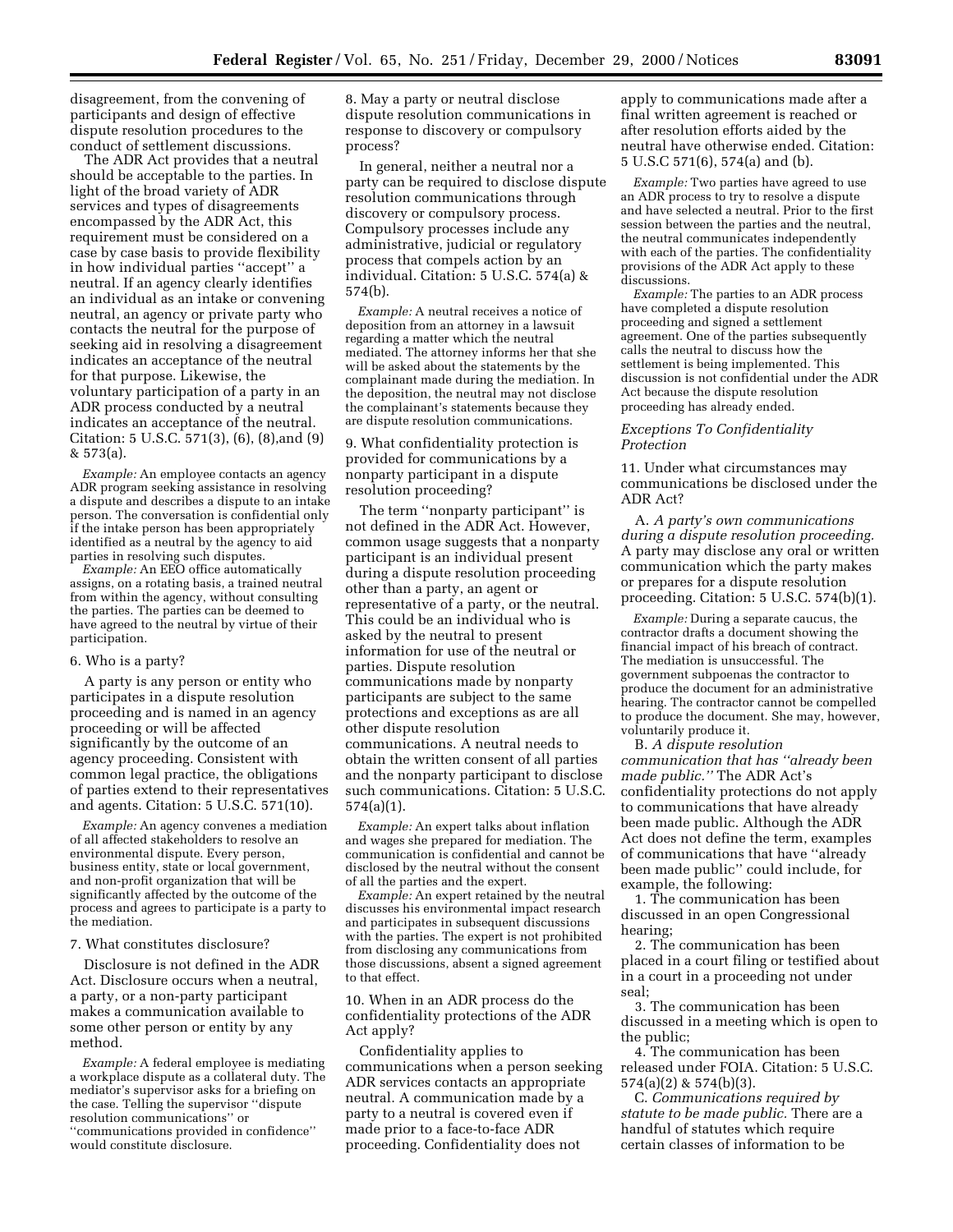made public. To the extent that such information is shared during a dispute resolution proceeding the information is not confidential. Citation: 5 U.S.C. 574(a)(3), 574(b)(4).

*Example:* Section 114(c) of the Clean Air Act states that certain records, reports or information obtained from regulated entities ''shall be made available to the public.'' These communications are not subject to the ADR Act prohibitions on disclosure by a neutral or a party.

D. *When a court orders disclosure.* A court may override the confidentiality protections of the ADR Act in three limited situations. In order to override the confidentiality protections, a court must determine that testimony or disclosure of a communication is necessary to either (1) prevent a manifest injustice, (2) help establish a violation of law, or (3) prevent harm to the public health or safety. The court must also determine, by applying a balancing test, that the need for the information is of a sufficient magnitude in the particular case to outweigh the integrity of dispute resolution proceedings in general by reducing the confidence of parties in future cases that their communications will remain confidential. Citation: 5 U.S.C. 574(a)(4) & (b)(5).

*Example (to prevent a manifest injustice):* During a separate caucus in a Federal Tort Claims Act mediation, a husband tells the mediator that his wife's claims to have been paralyzed in an accident were false. Mediation terminates, and the case proceeds to trial. Information about the wife's statements comes to the attention of the insurance company which seeks an order to compel testimony from the mediator. The court, in applying the balancing test in 574(a)(4), may order the mediator to disclose information if it finds that a failure to disclose the information would result in a manifest injustice to the moving party.

*Example (help establish a violation of law):* During a mediation regrading the dismissal of a federal employee, the employee divulges to the mediator that he charged personal goods to his government credit card. In a later action against the employee for misuse of government funds, the neutral is asked to testify about what he learned in the mediation. The court, in applying the balancing test in  $574(a)(4)$ , may require the neutral to testify if it determines that the neutral's testimony is necessary to help establish a violation of law.

*Example (prevent harm to the public health or safety):* During mediation of a tort claim, an engineer discloses to the neutral that her structural evaluation indicated serious defects in a building, but that her supervisor refused to accept the report as written and threatened her job security if she did not alter the report. When the case comes to trial, the plaintiff subpoenas the neutral to testify. The court, in applying the balancing test in 574(a)(4), may require the neutral to

testify if it determines that the neutral's testimony is necessary to prevent harm to the public safety.

E. *In order to resolve a dispute over the existence or meaning of a settlement arrived at through a dispute resolution proceeding.* The ADR Act creates an exception to the general rule of nondisclosure by a party for the limited purpose of determining the existence or meaning of an agreement arrived at through a dispute resolution proceeding. Parties may also disclose communications as required to enforce an agreement arrived at through a dispute resolution proceeding. Citation: 5 U.S.C. 574(b)(6).

*Example:* Parties may disclose dispute resolution communications as required to show that a settlement agreement was reached or explore the meaning of the terms of this agreement.

F. *Parties' communications in joint session, with all parties present.* A neutral may not disclose dispute resolution communications made in joint session. However, except for communications by a neutral, there is no prohibition against a party disclosing communications available to all other parties in the proceeding. Citation: 5 U.S.C. 574(b)(7).

*Example:* In a joint session, with all parties present, a party admits that she was unaware of the defect in question. The other parties may disclose the information without violating the ADR Act.

G. *Information sought for specific purposes.* The ADR Act allows for the disclosure of information for educational and research purposes, in cooperation with agencies, governmental entities, or dispute resolution programs. However, it is required that the parties and specific issues in controversy not be identifiable. Citation: 5 U.S.C. 574(h).

*Example:* An individual who has served as a neutral in a number of agency ADR proceedings may share collected experiences when participating in a training program, provided that the parties and specific issues are not identifiable.

*Example:* An ADR program administrator may provide statistical information to an auditor or inspector who is evaluating the efficiency and effectiveness of an ADR program, provided that the parties and specific issues are not identifiable.

H. *Communications required to resolve disputes that arise between the neutral and a party.* If there is a dispute between a neutral and a party regarding the conduct of a dispute resolution proceeding, both may disclose dispute resolution communications to the extent necessary to resolve the dispute. Citation: 5 U.S.C. 574(I)

*Example:* If a party refuses to pay the neutral for services, the neutral can disclose dispute resolution communications to the extent necessary to establish that payment is due.

12. Are a neutral's communications to parties in joint session or otherwise provided to all parties confidential?

Yes. The ADR Act protects communications by a neutral. A party, however, may not use this provision to gain protection for a communication by providing it to the neutral who then provides it to another party. The ADR Act provides that the communication must be ''generated'' by the neutral, not just passed along by the neutral. Citation: 5 U.S.C. 574(b)(7). (*See* H. Rept. 104–841,142 Cong. Rec. H11108– 11 (September 25, 1996).

*Example:* Early neutral evaluations or settlement proposals provided to the parties by a neutral are protected from disclosure by either the neutral or the parties.

13. Can confidentiality attach to communications that are provided to or available to fewer than all of the parties?

Yes. The ADR Act does not prohibit parties from disclosing dispute resolution communications that are "provided to or \* \* \* available to all parties to the dispute resolution proceeding.'' Under a plain reading of the statute, communications are not protected when provided to, or available to, *all* parties; thus, they remain protected if they are provided to, or are available to, some (but not all) of the parties in a dispute.

The legislative history states, ''A dispute resolution communication originating from a party to a party or parties is not protected from disclosure by the ADR Act.'' H.R. Rep. No. 104– 841, 142 Cong. Rec. H11110 (Sept. 25, 1996). The plain language of the statute is not inconsistent with this piece of legislative history, in that it can be interpreted to mean both parties in a two-party (''party to the other party'') or all parties in a multi-party dispute (''party to all other parties''). Citation: 5 U.S.C. 574(b)(7).

*Example:* Six parties participate in a mediation. The mediator initially convenes a day-long meeting with all parties together in a joint session. The mediator believes that four have similar interests and convenes a separate meeting with just those four. Confidentiality attaches to communications which take place at the separate meeting, since fewer than all parties are present. Only if all six were present, or the information was available to all six, would disclosure be permissible under the (b)(7) exception.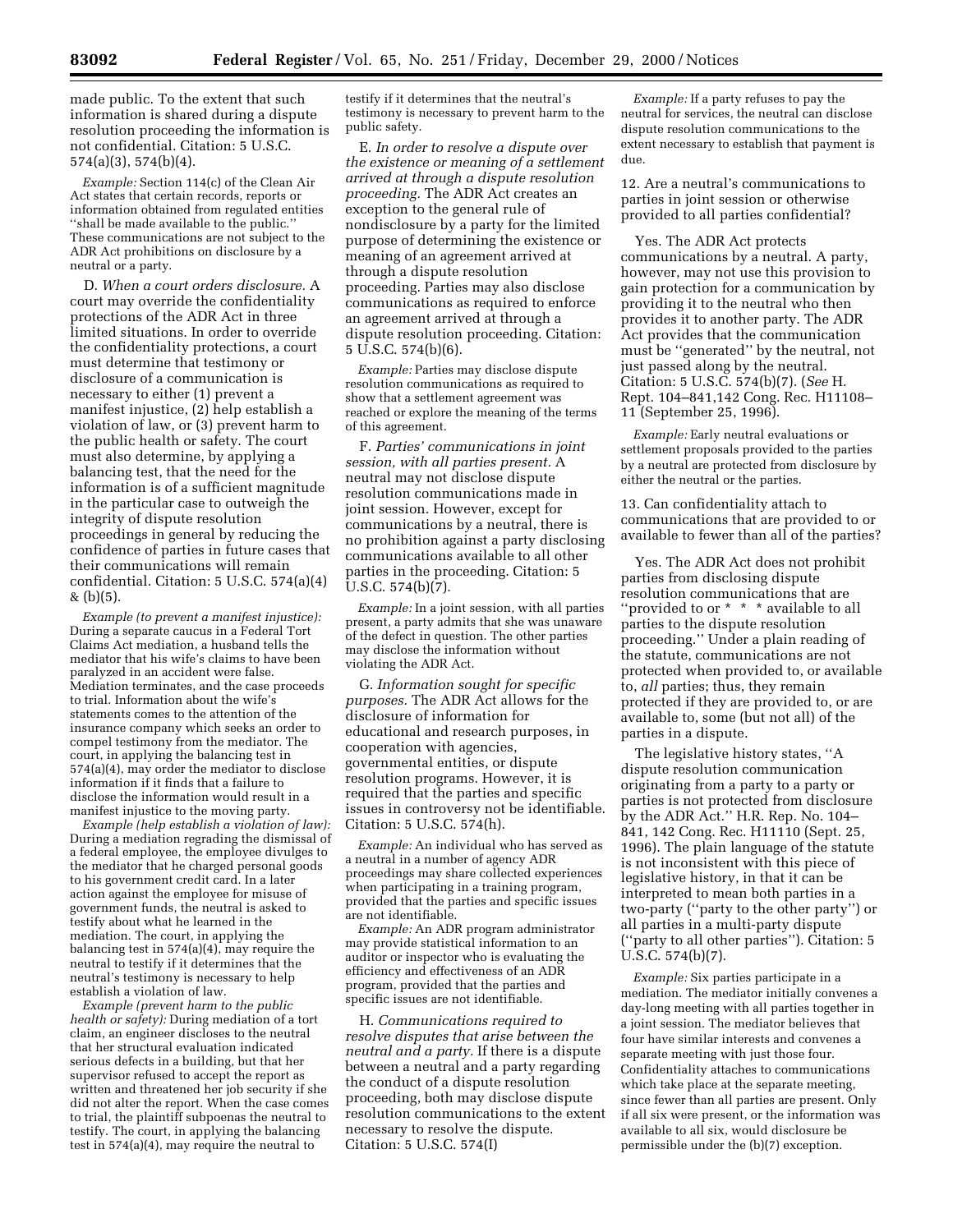14. Does the ADR Act prevent the discovery or admissibility of all information presented in a dispute resolution proceeding?

No. Information presented in a dispute resolution proceeding that is not protected by the ADR Act may be subject to discovery or admissibility as evidence in a subsequent legal action. Citation: 5 U.S.C. 574(f).

*Example:* During a mediation proceeding in a dispute over a promotion, the complainant produces notes she made during an interview with the selecting official. She shares her interview notes with the neutral and management representative. In private caucus with the neutral, complainant prepares handwritten notes of the neutral's comments regarding the case. When the case goes to litigation, the agency requests discovery of complainant's interview notes, as well as the notes reflecting the neutral's assessment of the case.

The agency would not be prohibited from seeking complainant's notes of the interview with the selecting official. The interview notes are not dispute resolution communications because they were not prepared for purposes of the dispute resolution proceeding. However, the complainant's notes reflecting the neutral's assessment of her case constitute a dispute resolution communication because they were prepared for the purpose of the dispute resolution proceeding.

15. Does the ADR Act protect against the disclosure of dispute resolution communications in response to requests by federal entities for such information?

Section 574 of the ADR Act prohibits a neutral or a party from disclosing, voluntarily or in response to discovery or compulsory process, any protected communication. The ADR Act further states that neutrals and parties shall not ''be required'' to disclose such communications.

A number of federal entities have statutory authority to request disclosure of documents from federal agencies and employees. Examples of such statutes include, but are not limited to, the Inspector General Act (5 U.S.C. App.) and the Whistle blower Protection Act (5 U.S.C. Section 1212(b)(2)). Further, certain statutes may be read to impose an affirmative obligation to disclose certain classes of information. These include, 18 U.S.C. Section 4 (knowledge relating to the commission of a felony) and 28 U.S.C. Section 535 (investigation of crimes involving Government officers and employees).

None of the exceptions to the ADR Act's confidentiality provisions directly applies to the above-mentioned authorities. For example, none of the authorities cited above constitutes a requirement that information be ''made

public'' pursuant to ADR Act section 574(a)(3) and (b)(4). In addition, the judicial override procedure outlined in Section 574(a)(4) and (b)(5) will not always be available when a conflict between the ADR Act and disclosure statute arises.

In summary a tension among these authorities exists. The issues of statutory interpretation between these differing authorities have not yet been considered in an appropriate forum. Although we do not anticipate that direct conflicts between the ADR Act and one of the disclosure statutes will be common, it is important for agencies, neutrals, and participants to be aware of the potential issue.

The ADR Act's judicial override provision contains a standard for determining if disclosure is necessary despite the Act's general prohibition on disclosure. The judicial override procedure should be followed whenever possible by requesting entities. Use of this statutorily authorized procedure will provide the best guidance to both the ADR community and requesting entities. Even when the override procedure is not available (because of jurisdictional limitations, for example), this standard should be used in determining whether to disclose an otherwise protected communication. The override provision, at section  $574(a)(4)$  & (b)(5), takes into account the need for access to information to prevent manifest injustice, establish violations of law, and prevent harm to public health and safety, while considering the integrity of dispute resolution proceedings in general and the consequences breaching confidentiality.

There are also several practical steps that agencies can take to minimize the likelihood of a dispute over a demand for disclosure of confidential communications. Agency ADR programs and potential requesting entities should enter into a dialogue to establish a framework for how potential demands for disclosure will be handled. The following principles should be included in such a framework:

• Agency ADR programs and requesting entities should educate each other about their respective missions.

• Procedures should be established for access to information that balance the need to prevent manifest injustice, help establish a violation of law, and prevent harm to the public health and safety against the need to protect the integrity of the agency's dispute resolution proceedings.

• ADR programs should identify classes of information that are not confidential, such as budgetary and statistical information regarding the number and types of cases and processes used.

• Requesting entities should use nonconfidential information as a basis for information requests.

• Requesting entities should seek confidential information only if the information is not available through other means.

• Requesting entities should seek information from a neutral only if the information is not otherwise available.

• The ADR program and requesting entities should agree to procedures to resolve specific disagreements that arise with regard to the disclosure of information.

# *Alternative Procedures to Establish Confidentiality Protection*

16. May parties agree to confidentiality procedures which are different from those contained in ADR Act?

Yes. Parties may agree to more, or less, confidentiality protection for disclosure by the neutral or themselves than is provided for in the Act.

The ADR Act provides that parties may agree to alternative confidential procedures for disclosures by a neutral. While there is no parallel provision for parties, the exclusive wording of this subsection should not be construed as limiting parties' ability to agree to alternative confidentiality procedures. Parties have a general right to sign confidentiality agreements, and there is no reason this should change in a mediation context.

If the parties agree to alternative confidentiality procedures regarding disclosure by a neutral, they must so inform the neutral before the dispute resolution proceeding begins or the confidentiality procedures in the ADR Act will apply. An agreement providing for alternative confidentiality procedures is binding on anyone who signs the agreement. On the other hand, such an agreement will not be binding on third parties and may not guarantee that dispute resolution communications will be protected by the ADR Act from disclosure to such parties. Consistent with prudent practice, it is recommended that any such agreements be documented in writing. (See Questions 23 and 24 for potential FOIA implications.) Citation: 5 U.S.C. 574(d)(1).

*Example:* Parties to an ADR proceeding can agree to authorize the neutral to use his or her judgment about whether to voluntarily disclose a protected communication, as long as the neutral is informed of this agreement before the ADR proceeding commences.

*Example:* Parties to an ADR proceeding can agree that they, and the neutral, will keep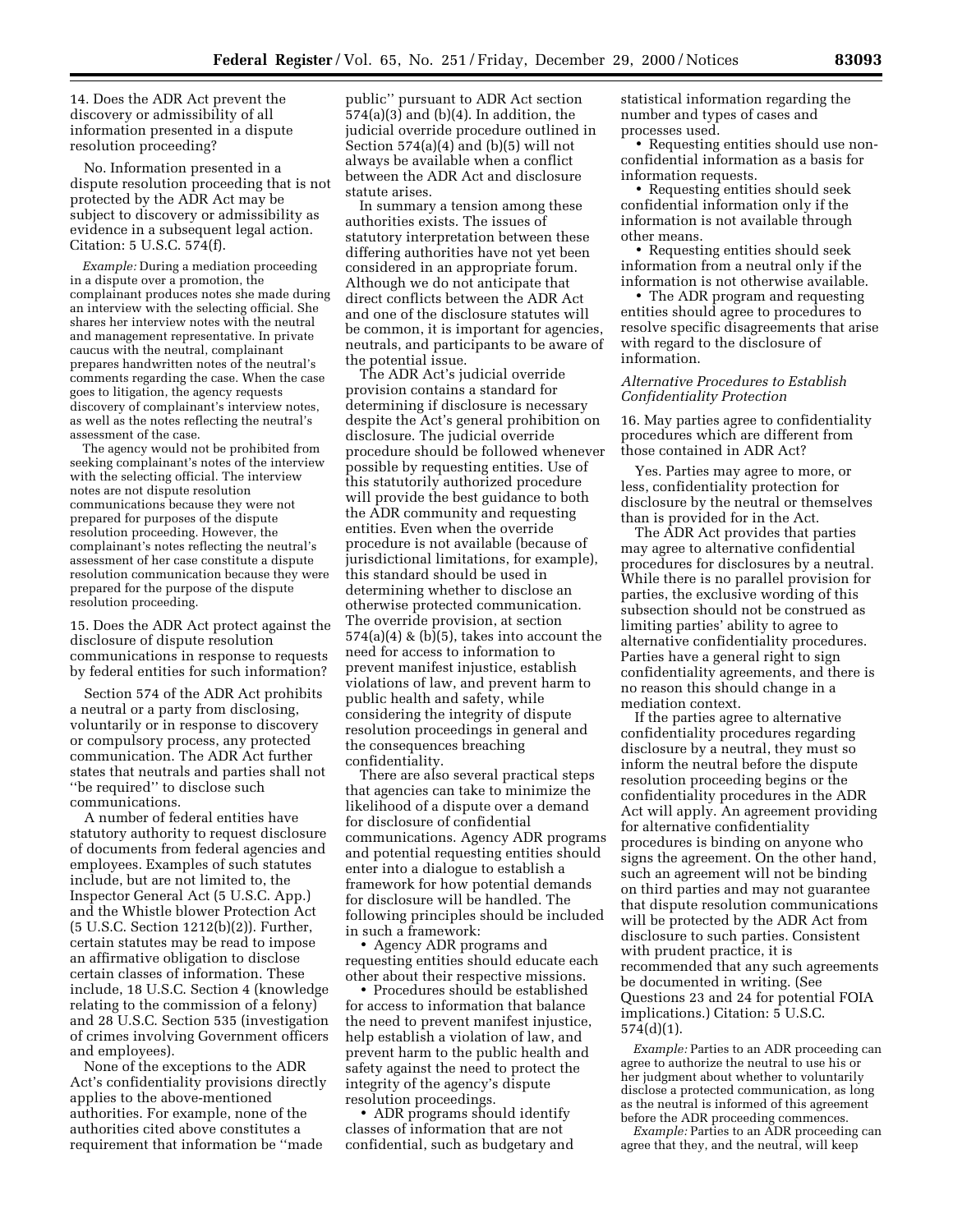everything they say to each other in joint session confidential. A third party expert who overhears their discussions is not bound by their agreement unless she also signs it.

# *Issues Regarding the Disclosure of Protected Communications*

17. What restrictions are put on the use of confidential communications disclosed in violation of the ADR Act?

If the neutral or any participant discloses a confidential communication in violation of Sections 574(a) or (b), that communication is not admissible in any proceeding that is related to the subject of the dispute resolution proceeding in which the protected communication was made. A dispute resolution communication that was improperly disclosed may not be protected from use in an unrelated proceeding. Citation: 5 U.S.C. 574(c).

*Example:* A supervisor and employee are engaged in a very bitter dispute regarding allegations of sexual harassment. They try mediation with a well respected mediator who is considered an expert in federal sexual harassment law. During a separate caucus between the mediator and the supervisor (alleged harasser) the mediator pointedly questioned the strength of the supervisor's defense.

The mediation is unsuccessful, and the EEOC issues a decision finding that the supervisor did not sexually harass his employee. The supervisor is ecstatic and talks to his friends about the situation, mocking some of the ''wrong'' comments the mediator made.

The employee appeals the case. She learns of the supervisor's reaction to the mediator's comments and wants to use the information in her brief. She will not be able to use the information because (1) the supervisor improperly disclosed information generated by the neutral, and (2) the appeal is a related proceeding.

*Example:* A federal agency and two contractors are mediating a dispute over an alleged breach of contract. During a caucus with the mediator, the two contractors share confidential information about their financial status. After completing mediation, Contractor 1, in violation of the ADR Act, tells Company X about Contractor 2's financial status.

A year later, Company X and Contractor 2 are in a dispute over a different contract in which Contractor 2's financial status is in dispute. Company X wants to use the information disclosed by Contractor 1. Company X would not be precluded by the ADR Act from using the information disclosed by Contractor 1, because the subject of the current proceeding is not related to that of the prior mediation.

18. What is the penalty for disclosing confidential communications in violation of the statute?

The ADR Act does not specify any civil or criminal penalty for the disclosure of a protected

communication in violation of the Act. However, such disclosure may violate other laws, regulations or agreements of the parties.

*Example:* The parties agree in writing to keep confidential all statements they make in joint session. The agreement includes a provision that anyone disclosing statements made in joint session will be liable for damages. A party issues a press release disclosing statements made in joint session. The other parties may proceed against him in a suit for damages.

19. What must a neutral do when he or she receives a ''demand for disclosure'' of dispute resolution communications?

Although the ADR Act does not define the term, a ''demand for disclosure'' may be understood as a formal request for confidential information. The demand must be made by a discovery request or some other legal process.

Upon receiving a demand for disclosure of a dispute resolution communication, a neutral must make a reasonable effort to notify the parties and any affected non-party participants of the demand. Notice must be provided even if the neutral believes that there is no basis for refusing to disclose the communication.

Notice should be delivered to the last address provided by a party. Parties have fifteen calendar days, from the date they receive the notice, in which to offer to defend the neutral against disclosure. Therefore, notice should be sent by a process that provides certification of delivery. For example, delivery could be by registered mail, courier, or by any other carrier that provides tracking and certification of delivery. Use of telephone or email communications as notice could be problematic. Since the parties must respond within 15 calendar days or waive their right to object to disclosure, there should be a written record of when the notice was sent and when it was received. In certain rare circumstances, such as a criminal investigation, a neutral may be asked not to notify parties and others (*e.g.,* program administrators) of a request for information. Under such circumstances, the neutral should seek the advice of counsel. Citation: 5 U.S.C. 574(e).

*Example:* A colleague asks a neutral what happened in a mediation. The neutral must simply refuse to discuss the matter. The neutral does not need to notify the parties of the request since the demand was not a formal request for information.

*Example:* A neutral receives a formal discovery request for information on what happened in a mediation. Despite the fact that the neutral believes that the requested information could be disclosed under the ADR Act, the neutral must notify the parties

of this demand for disclosure using the procedures described above.

20. What can/must parties do when they receive notice of a demand for disclosure from the neutral?

If a party has no objection to the disclosure of confidential communications, it need not respond to the notice. On the other hand, if a party believes that the sought-after communications should not be disclosed, the party should notify the neutral within 15 calendar days and make arrangements to defend the neutral from the demand for disclosure. Federal agencies should develop departmental procedures for responding to such notices.

*Example:* A party receives notice from a neutral that she has been served with a subpoena from the agency to produce documents and testify in a court proceeding. The party fulfills his responsibility under the Act by notifying the neutral within 15 calendar days that he objects to the demand for disclosure and that he will obtain counsel to defend the neutral.

21. What responsibilities do agencies have for ensuring that the notification requirement is met?

An agency does not have a notification requirement under the ADR Act. However, in some Federal ADR programs the neutral may be a Federal employee performing collateral duty. Requiring these neutrals to keep records of parties to dispute resolution proceedings may be unduly onerous and ineffective. Agencies should develop administrative procedures to ensure that the necessary records are retained. It is ultimately the neutral's responsibility to ensure that the notice is sent to the parties.

*Example:* A Federal employee who serves on collateral duty as a mediator for the ADR program of another agency receives a demand for disclosure but does not know how to locate the parties. She approaches the ADR program manager of the other agency for assistance. The program manager provides the neutral with sufficient information to deliver notice as required under the ADR Act.

22. May a neutral refuse to disclose communications even when the parties have failed to agree to defend the neutral?

Yes. The ADR Act permits, but does not compel, a neutral to disclose if the parties have waived objections to disclosure under Section 574(e). While the statute is clear that a neutral ''shall not'' disclose where a party objects, the statute does not say that a neutral must disclose if a party does not object.